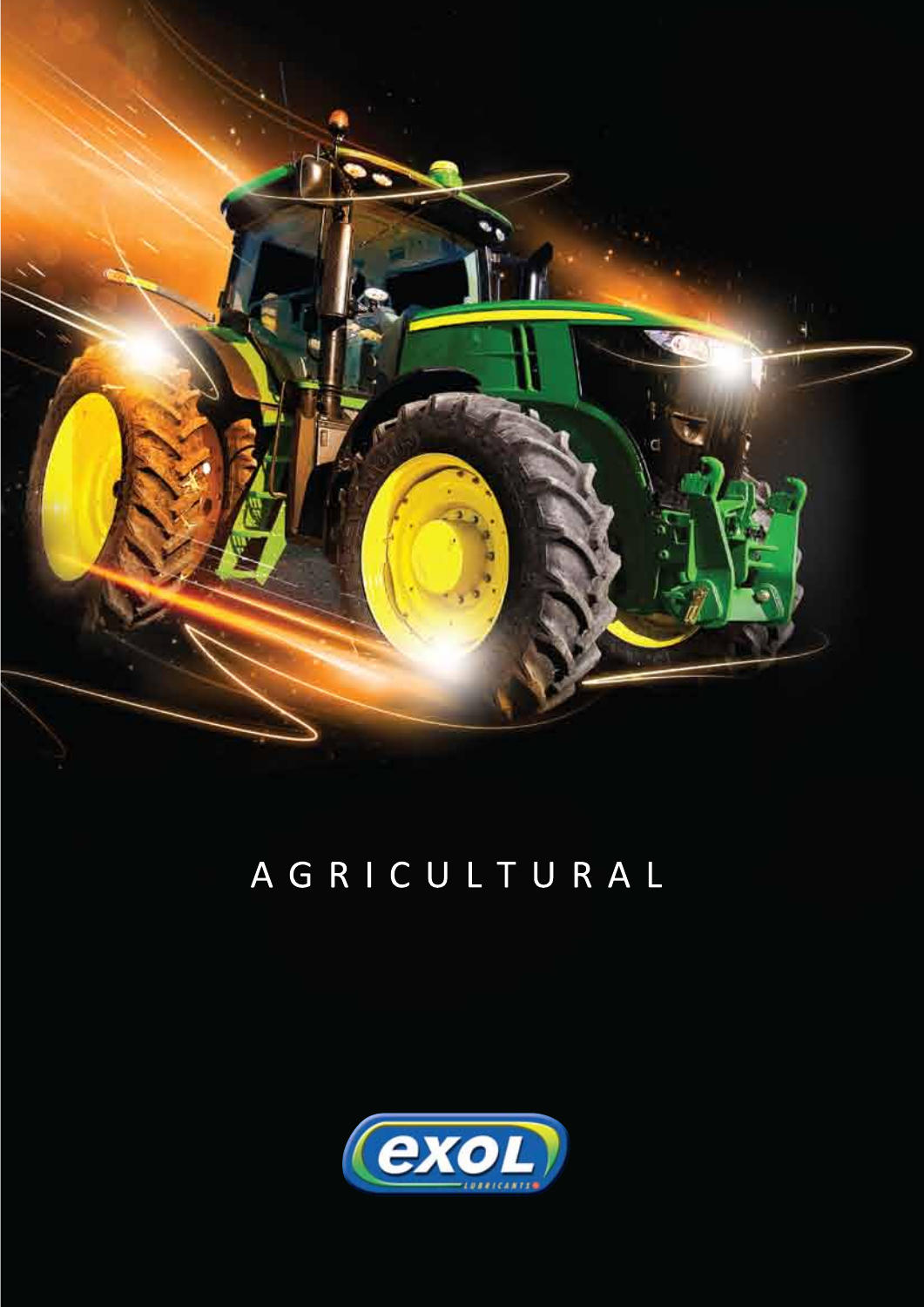# AGRICULTURAL

## SUPER UNIVERSAL TRACTOR OILS

#### HARVEST ULTRAFARM SS 10W-40 (SEMI SYNTHETIC)

A highly advanced universal oil designed for use in a comprehensive range of off-highway vehicles found in the agricultural and plant sectors. Harvest Ultrafarm SS 10W-40 is based on synthetic base stocks and highly refined mineral base oils and incorporates a state of the art additive system which includes shear stable polymers, anti-foaming agents, anti-oxidants and demulsifier additives which are vital for satisfactory performance in complex transmission, hydraulic and wet brake systems. In addition, a balanced combination of dispersants, detergents and anti-wear additives ensures that this universal oil provides outstanding engine protection. ACEA E3, API CG-4,CF,SF,GL-4, MIL-L-2104D, CCMC D4, MASSEY FERGUSON M1145,M1144,M1143,M1139,M1135, JOHN DEERE J20C,J27, FORD M2C159B/C,M2C134D, NEW HOLLAND NH 420A, CATERPILLAR TO-2, ALLISON C4, MB 228.1,227.1, MAN 271, ZF TE-ML 03A,06B,06C,07B,07D, AFNOR NF E 68603E

#### HARVEST ULTRAFARM

Harvest Ultrafarm is a high quality Super Universal Tractor Oil suitable for use in a wide range of modern agricultural equipment. Its wide range of applications allows inventory stocks to be kept to a minimum. Harvest Ultrafarm can be used in the majority of agricultural naturally aspirated and turbocharged diesel engines (depending on viscosity requirements) and petrol engines, hydraulic systems, transmissions, final drives and oil immersed braking systems where its anti-squawk properties are particularly effective in reducing noise. Harvest Ultrafarm may be used where the following specifications are quoted. **Approved by Massey Ferguson (SAE 10W-30 viscosity grade only).** ACEA E3, API CG-4,CF,SF,GL-4, MIL-L-2104D, CCMC D4, MASSEY FERGUSON M1145,M1144,M1143,M1139,M1135, JOHN DEERE J20C,J27, FORD M2C159B/C,M2C134D,M2C121B,M2C86B, NEW HOLLAND NH 420A,NH 410B,NH 030C,8200 9201, CATERPILLAR TO-2, ALLISON C4, MB 228.1,227.1, MAN 271, ZF TE-ML 03A,06B,06C,07B,07D, AFNOR NF E 68603E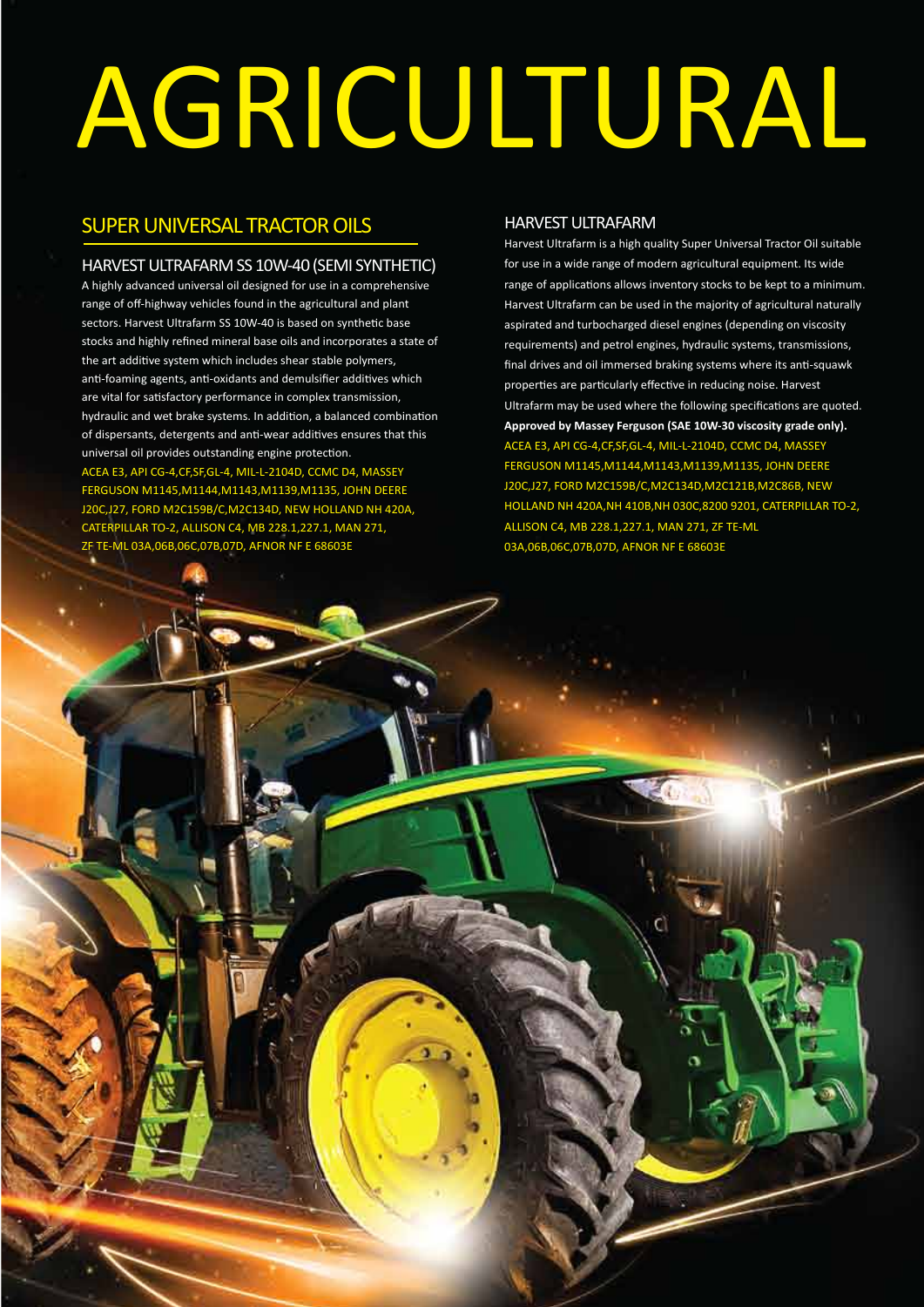# EXOL'S COMPREHENSIVE RANGE OF AGRICULTURAL LUBRICANTS IS SPECIFICALLY DESIGNED TO MEET CUSTOMER REQUIREMENTS.

#### HARVEST MASTERFARM 15W-30

Harvest Masterfarm 15W-30 is a Super Universal Tractor Oil formulated for use in a wide range of agricultural machinery. It can be used in a variety of naturally aspirated and turbocharged diesel and petrol engines, hydraulic systems, transmissions, final drives and oil immersed brake systems.

Harvest Masterfarm may be used where the following specifications are quoted.

API CE/SF,GL-4, ALLISON C4, CATERPILLAR TO-2, JOHN DEERE J20A,J27, MASSEY FERGUSON M1135, M1137, M1139. CASE MS1206, 1207. FORD M2C159B, M2C134B/C, M2C121B, M2C86A. MB 227.1. ZF TE-ML 05/06/07. CCMC D4/G2

## UNIVERSAL TRACTOR TRANSMISSION OILS

#### HARVEST UTTO

Harvest UTTO is a modern Universal Tractor Transmission Oil for transmissions, hydraulics, final drives and wet brakes. It is blended from carefully selected base oils and the very latest in additive technology to produce a specialised lubricant to meet the latest and most severe transmission requirements. It meets the demands of most agricultural transmission specifications and greatly reduces wet brake noise and chatter. Harvest UTTO is not suitable for use in engines. Available in red or undyed. API GL-4, JOHN DEERE J20C,J20A, MASSEY FERGUSON M1145, M1143, M1141, M1135, CASE MAT 3525, FNHA-2-C-200.00, MS 1210,MS 1206, FORD M2C134D,M2C86B, NEW HOLLAND NH 420A,NH 410B, VOLVO WB 101,97303, CATERPILLAR TO-2, ALLISON C4, ZF TE-ML 03E,05F,06K,17E, KUBOTA UDT FLUID

## ENGINE OILS

#### TAURUS SHPD E9 15W-40 (HIGH PURITY MINERAL OIL)

Taurus SHPD E9 15W-40 is the very latest, new generation 'Super High Performance' heavy duty diesel engine oil formulated to meet the latest Euro 5 low emissions requirements. This advanced lubricant utilises the latest low SAPS additive technology which helps protect sensitive after-treatment systems found in many modern heavy duty vehicles.

#### **Approved by Volvo, Renault and Mack.**

ea E9, API CJ-4/SM, CUMMINS 28001, MB 228.31, MAN M3575, MTU TYPE 2.1, RENAULT RVI RLD-3, VOLVO VDS-4, CATERPILLAR ECF-3, MACK EO-O PREM+

#### TAURUS SHPD E7 15W-40

Taurus SHPD E7 15W-40 is a 'Super High Performance' heavy duty diesel engine oil formulated to meet the most severe lubrication requirements demanded by a wide range of manufacturers. It has superior soot handling properties and provides high levels of piston cleanliness, oxidation resistance and anti-wear characteristics.

**Approved by Volvo, Renault, Mack and Cummins.** ACEA E7,B4,B3,A3, API CI-4/SL, MB 228.3,229.1. CUMMINS 20071/72/76/77/78, MAN M3275, MTU TYPE 2, MACK EO-M+, VOLVO VDS-3, RENAULT RVI RLD-2, GLOBAL DHD-1, ZF TE-ML 04C/07C CATERPILLAR ECF-2, ALLISON C4, JASO DH-1, DETROIT DIESEL DDC 93K215, DEUTZ DQC III-10

#### VANGUARD DIESEL 15W-40

Primarily for use in highly advanced naturally aspirated and turbocharged diesel engines fitted to tractors, passenger cars, light & heavy haulage vehicles making it ideal for mixed fleet operations. This grade is a highly shear stable product of outstanding performance.

ACEA A3,B3,B4,E2, API CH-4/SL, MB 228.1, 229.1, MAN 271, VOLVO VDS, VW 505.00, MTU TYPE 1, MACK EO-L

## TRANSMISSIONS OILS

#### ATHENA HD 75W-80, 75W-90, 80W-90, 85W-140, 80W, 90, 140

High load carrying extreme pressure multigrade and monograde gear oils for use in final drives and gearboxes.

API GL-5, MIL-L-2105D.

#### ATHENA EP 80W, 90, 140, 80W-90, 85W-140

Extreme pressure monograde and multigrade gear oils for use in a wide range of commercial transmissions operating under low to medium duty conditions. API GL-4, MIL-L-2105

#### TRANSMISSION TO-4

Specially formulated, high technology products designed to meet the exacting requirements of the Caterpillar TO-4 specification. The Transmission T0-4 range is suitable for certain off highway transmissions and hydraulic systems. VISCOSITY GRADES SAE 10W, 30 & 50 CATERPILLAR T0-4, ALLISON C4, ZF TE-ML 03C, 07F, KOMATSU KES 07.868.1

AUTOTRANS UNIVERSAL

Automatic transmission and power steering fluid meeting or surpassing:

GM DEXRON IID, FORD MERCON,M2C138CJ,M2C166H, ALLISON C4, CATERPILLAR TO-2, MB 236.1, ZF TE-ML 09,11,14

#### AUTOTRANS G

Autotrans G is suitable for use in automatic transmissions, gearboxes, hydraulic systems, power steering units, fluid drives and torque converters requiring a non-friction modified transmission fluid. The additive system incorporated in Autotrans G provides a range of performance enhancements including resistance to oxidation, foam, corrosion and wear. FORD M2C33G,M2C33F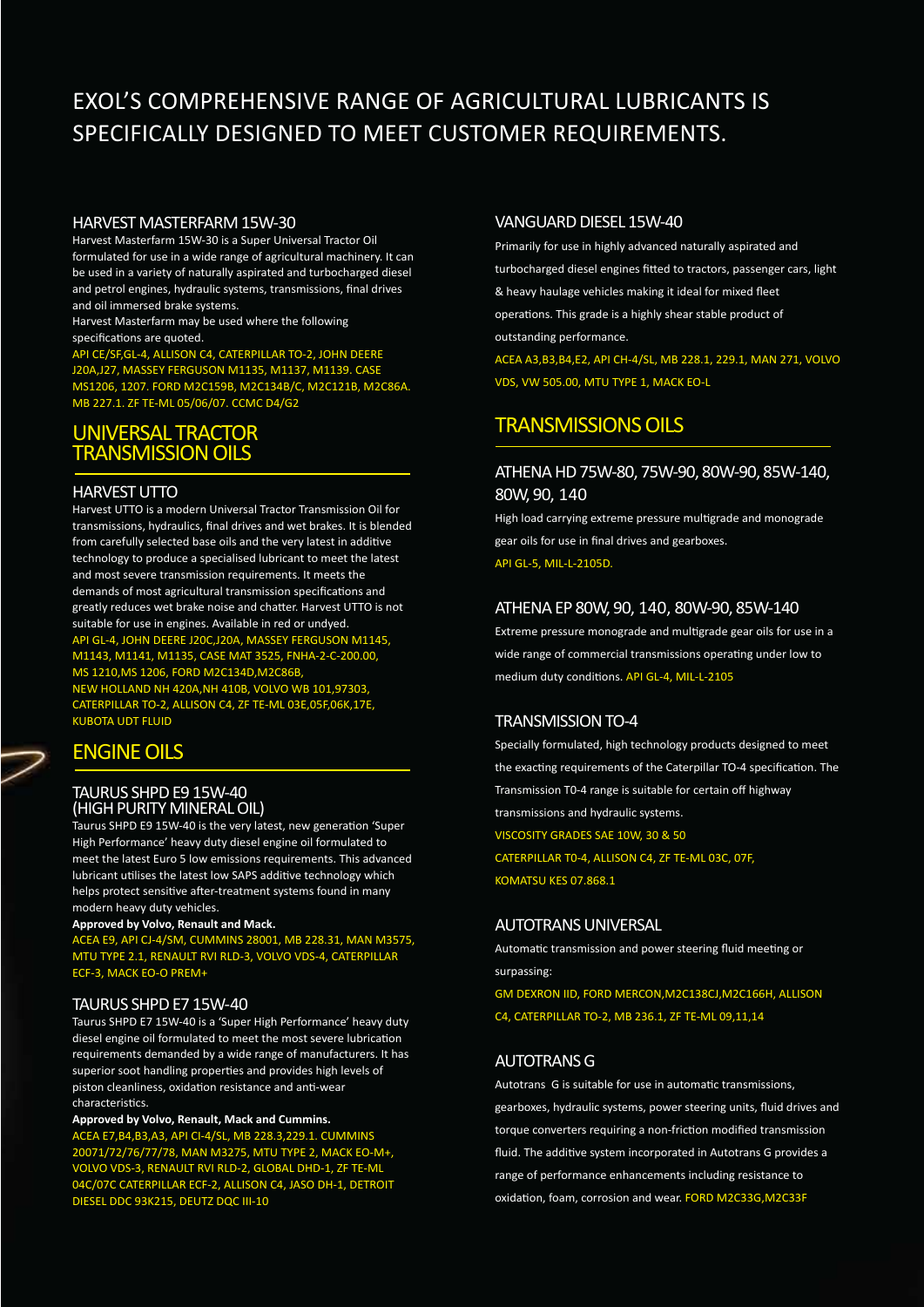# FULL DETAILS ON THESE HIGHLY ADVANCED PRODUCTS AND DATA SHEETS ARE AVAILABLE FROM THE TECHNICAL SERVICES DEPARTMENT ON REQUEST.

## HYDRAULIC OILS

#### ULTRAMAX MG32, MG46

High viscosity index hydraulic fluids with multigrade characteristics. The ISO 46 viscosity is suitable for use in Poclain equipment. DIN 51517 PART 3, DIN 51524 PART 3, ISO 6743/4, SPERRY VICKERS M-2950-S, I-286-S

ULTRAMAX 22, 32, 46, 68, 100 A range of premium quality hydraulic fluids for heavy duty applications. Containing anti-oxidant, anti-foam, anti-rust and a high level of anti-wear additives.

DIN 51524 PART 2, ISO 6743/4, DENISON HF-2, TP 02100 FILTERABILITY, SPERRY VICKERS I-286-S, M-2950-S, US STEEL 127, AFNOR NF E 48-600, THYSSEN TH N-256132, SEB 181.222, VDMA 24318

#### ULTRAMAX SE 46

Ultramax SE46 is a synthetic ester based, biodegradable hydraulic fluid designed for use in sensitive locations where accidental spillages would otherwise cause serious environmental contamination issues if conventional oils were used. Its anti-oxidation properties and resistance to gumming allow extended service life compared with more conventional biodegradable fluids.

ISO VISCOSITY GRADE 46

EUROPEAN ECOLABEL, ISO 15380 HEES, SWEDISH STANDARD SS 15 54 34, DENISON HF-2, HF-6

ULTRAMAX BD 32, BD 46<br>Environmental concerns have led to a growth in ecologically<br>sensitive, biodegradable lubricants. Ultramax BD products reflect<br>this and are particularly suitable for use where accidental spillages<br>woul

ace HOW GRADES 32, 46<br>GRADABILITY > 98% (CEC-L-33-T-82)

MILKING MACHINE OIL<br>Formulated to meet the requirements of all vacuum pump milking<br>machines. Based on carefully selected mineral oils which provide<br>excellent thermal stability and low vapour pressure.<br>ISO VISCOSITY GRADE 1

## **GREASES**

LITHIUM COMPLEX<br>A specially developed multi-purpose lubricating grease for all<br>anti-friction and plain bearing applications. This grease has<br>exceptional stability performance over a wide, elevated<br>temperature range and can

**LIBRA EP2**<br>A premium lithium soap thickened high melting point grease, EP<br>treated with good anti-corrosion properties. An excellent<br>multi-purpose grease. For use in anti-friction and plain bearing<br>applications subjected t

#### LIBRA EP2M

Lithium soap thickened grease fortified with molybdenum<br>disulphide. Ideal for use in anti-friction and plain bearings under<br>high load and boundary conditions. NLGI 2

LIBRA OOEP / LIBRA OOOEP<br>Semi fluid lithium based grease recommended for use in closed<br>systems incorporating spur, worm, helical and bevel gears as fitted<br>to power harrows and mowers. NLGI 00 & NLGI 000

COPPER GREASE<br>Lead free, copper based anti-seize compound for use on threaded<br>connections, linkages and slow moving bearings exposed to<br>environmental and chemical contamination. High resistance to salt<br>water ingress. NLGI

#### ANCILLARY PRODUCTS

BIODEGRADABLE CHAINSAW OIL 220

CHAINSAW OIL

LAWNMOWER OIL

SUPER TWO STROKE (SEMI-SYNTHETIC)

TWO STROKE OIL

BRAKE FLUID

LHM FLUID

ANTIFREEZE LL

ANTIFREEZE MEG

**FLEETWASH** 

DELTA DEGREASER

OIL ABSORBENT GRANULES

HYGIENICS HAND CLEANER

**AEROSOLS** 

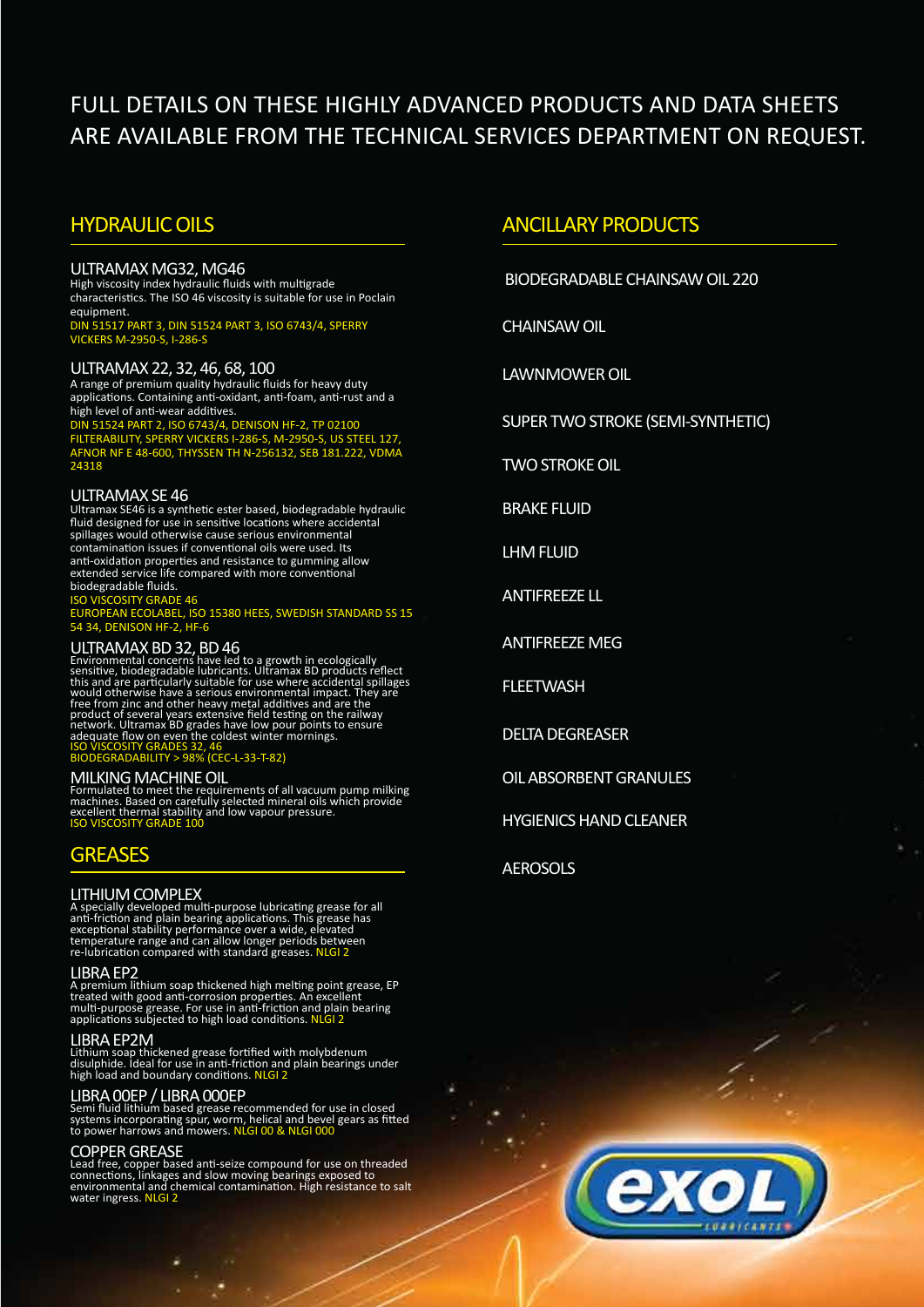

# AGRICULTURAL OVERVIEW

The highly developed agricultural machinery in use in today's intensive farming environment needs the specialised protection afforded by the Exol range of agricultural lubricants. Exol's agricultural product range has been developed to satisfy the requirements of the latest specialised tractors through to older types of farming machinery and ancillary equipment, including milking machines, chainsaws, stationary engines and hydraulically operated plant.

In addition to numerous ancillary products, Exol also provide an extensive range of environmentally aware, fully biodegradable lubricants for use in sensitive areas where spillage of conventional lubricants could cause severe pollution of land and waterways.

| <b>EXOL RECOMMENDATION CHART</b> |
|----------------------------------|
|----------------------------------|

| <b>MANUFACTURER</b>    | <b>SPEC</b>                                              | <b>EXOL RECOMMENDATION</b>                                                                                                                                                                                                           |  |
|------------------------|----------------------------------------------------------|--------------------------------------------------------------------------------------------------------------------------------------------------------------------------------------------------------------------------------------|--|
| CASE                   | MS1206<br>MS1210<br><b>MAT 3525</b>                      | HARVEST MASTERFARM 15W-30<br><b>HARVEST UTTO</b><br><b>HARVEST UTTO</b>                                                                                                                                                              |  |
| <b>FORD</b>            | M2C159-B<br>M2C86-B<br>M2C134-D                          | <b>HARVEST MASTERFARM 15W-30</b><br><b>HARVEST UTTO</b><br>HARVEST ULTRAFARM 10W-30 OR HARVEST UTTO                                                                                                                                  |  |
| <b>JOHN DEERE</b>      | 127<br>J20C                                              | <b>HARVEST MASTERFARM 15W-30</b><br>HARVEST ULTRAFARM 10W-30 OR HARVEST UTTO                                                                                                                                                         |  |
| <b>MASSEY FERGUSON</b> | M1139<br>M1144<br>M1135<br>M1141<br>M1143<br>M1145       | <b>HARVEST MASTERFARM 15W-30</b><br><b>HARVEST ULTRAFARM 10W-30</b><br>HARVEST MASTERFARM 15W-30<br>HARVEST ULTRAFARM 10W-30 OR HARVEST UTTO<br>HARVEST ULTRAFARM 10W-30 OR HARVEST UTTO<br>HARVEST ULTRAFARM 10W-30 OR HARVEST UTTO |  |
| <b>NEW HOLLAND</b>     | <b>NH 410B</b><br><b>NH 420A</b>                         | HARVEST ULTRAFARM 10W-30 OR HARVEST UTTO<br>HARVEST ULTRAFARM 10W-30 OR HARVEST UTTO                                                                                                                                                 |  |
| N/A                    | <b>ACEA E9</b><br><b>ACEA E7</b><br>API CI-4<br>API CH-4 | TAURUS SHPD E9 15W-40<br>TAURUS SHPD E7 15W-40<br>TAURUS SHPD E7 15W-40<br>VANGUARD DIESEL 15W-40                                                                                                                                    |  |